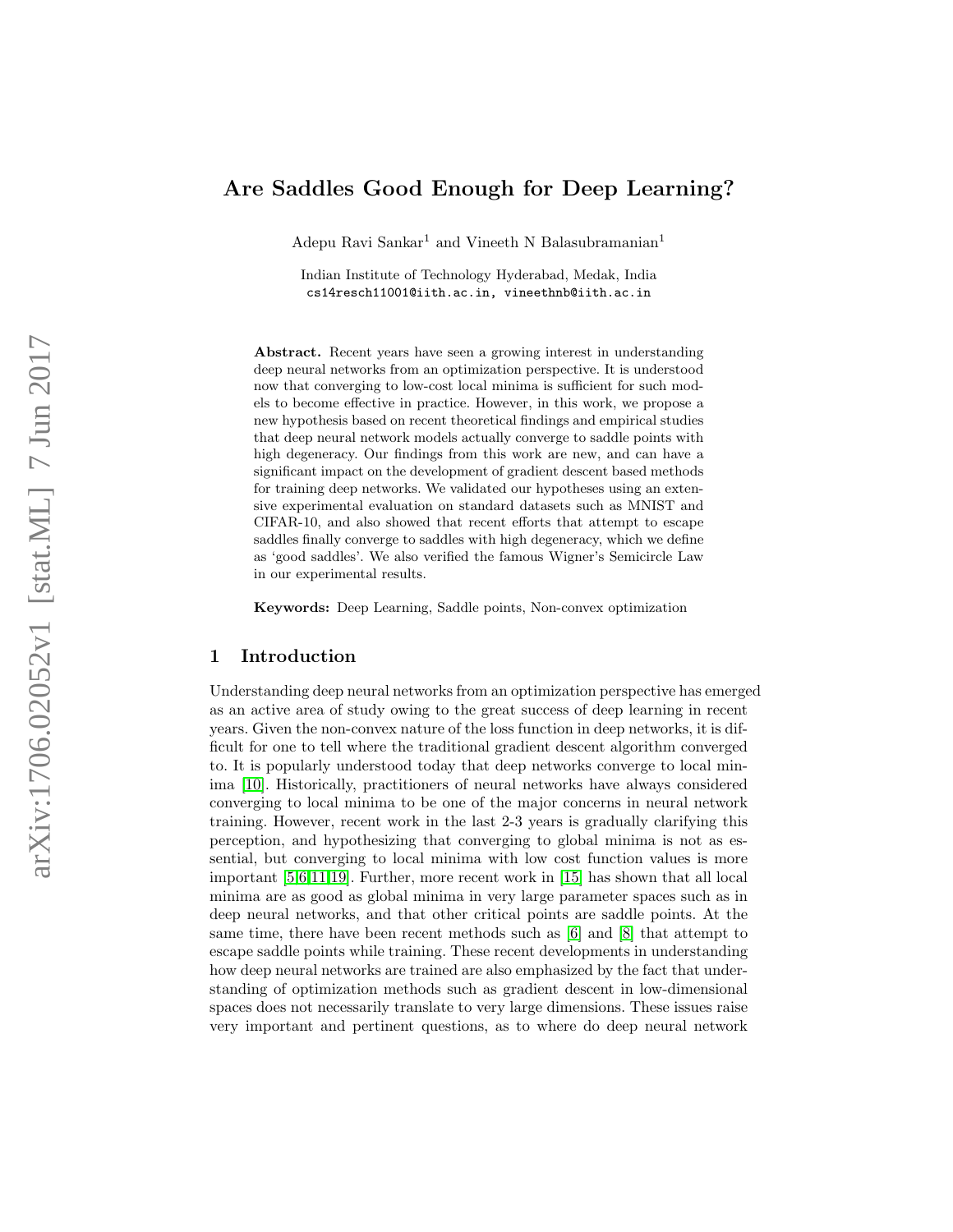models converge at all. Considering the overwhelming presence of saddle points in very high-dimensional spaces, do neural networks converge to low-cost local minima? Do they instead converge at saddle points? If so, is one saddle point better than the other? Or more importantly, are saddles good enough for deep learning?

The pursuit to answering any of these questions is limited by the fact that characterizing the nature of critical points in high-dimensional spaces is intractable. Also, there has been very limited work in understanding saddle points while training deep networks (Section [2](#page-2-0) discusses these efforts). However, this is an important question to answer, and can help provide important insights into the model solutions obtained in deep learning, as well as to find novel methods to converge to 'better' solutions more quickly.

In this work, we attempt the study and characterization of saddle points in deep learning. In particular, we propose the following hypotheses which we study and analyze:

- Deep neural network models converge at degenerate saddle points (saddles with zero eigenvalues of Hessian).
- 'Good' saddle points are often good enough for neural network training.

We show empirically that convergence to a 'good' saddle (described in Section [5\)](#page-9-0) suffices to achieve convergence in practically useful deep neural networks (DNNs). To the best of our knowledge, this is the first such effort in characterizing the convergence points of DNN models.

The importance of the contributions in this work lies in clarifying the understanding of how DNNs converge. For a few decades now, it has been understood that DNNs converge to local minima. This work brings a fresh perspective to this understanding by claiming that DNNs actually converge to saddle points. This understanding could fundamentally influence the design of gradient descent algorithms used to train deep networks, and can result in methods that make training more efficient. The understanding derived herein can provide a new dimension to the way we look at Stochastic Gradient Descent (SGD) and its variants, especially with respect to the degeneracy of the parameter space during training. Existing theoretical work (such as [\[8\]](#page-15-5)) do not consider degeneracy in their analysis, and assume the existence of a strict saddle in their methods. This assumption however does not hold in practice as we show in this work. This work can provide momentum for new theoretical work that takes into account the degeneracy of the saddle points encountered while training DNNs.

The remainder of this paper is organized as follows. Section [2](#page-2-0) discusses the background literature and motivation for this work. Section [3](#page-5-0) proposes the hypothesis that DNN models converge to saddle points and studies this. Section [4](#page-7-0) further characterizes the nature of the saddle that each DNN model converges to. Section [5](#page-9-0) then studies what existing methods that attempt to escape saddles actually achieve. We then present analysis of our work in different network settings in Section [6,](#page-12-0) and conclude with pointers to future work in Section [7.](#page-14-1)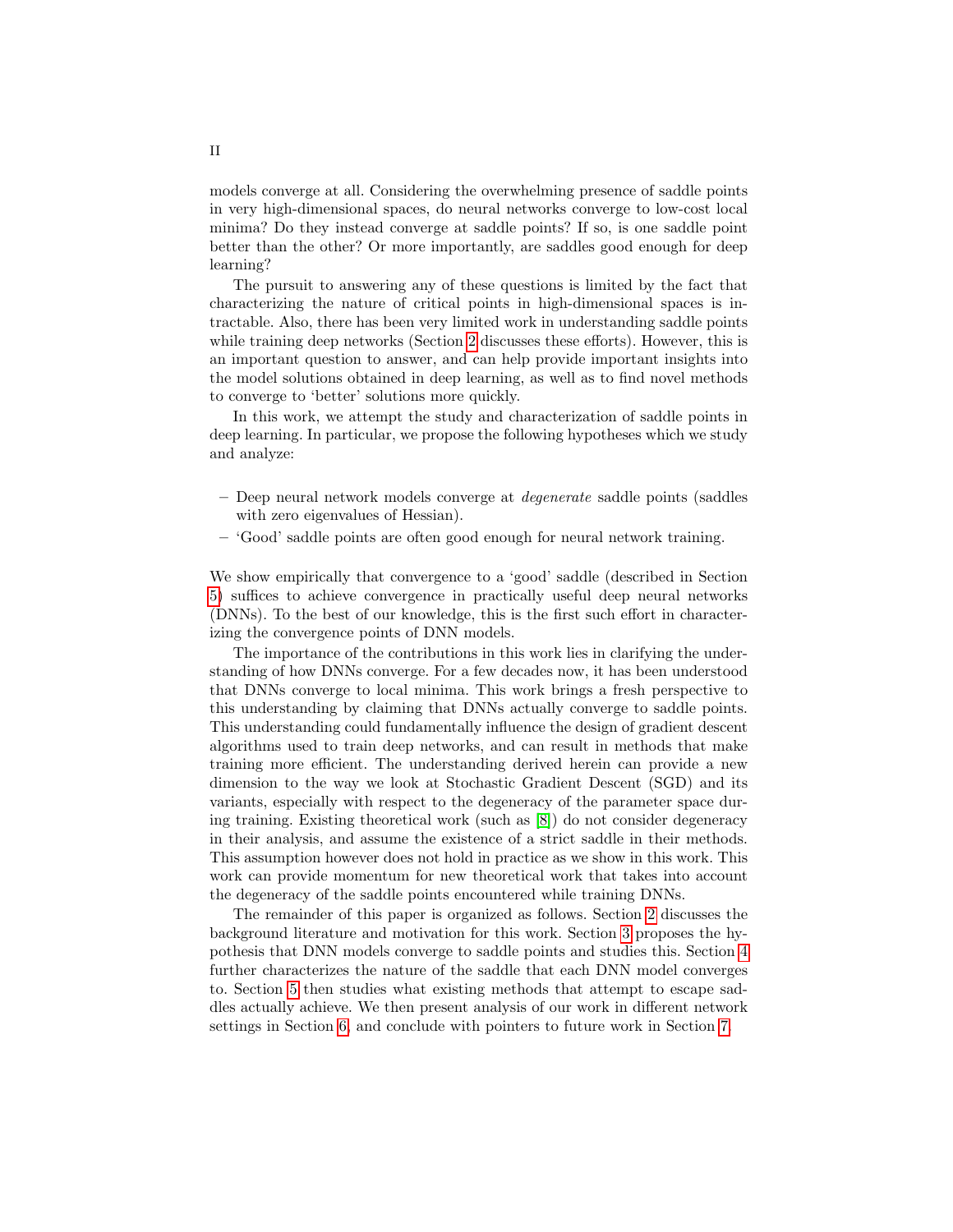### <span id="page-2-0"></span>2 Saddles in Deep Networks: Background and Motivation

It is known that the presence of multiple symmetries in the parameter space is directly correlated to the proliferation of saddle points on the error surface in DNNs. Two common symmetries noted in recent work  $[2][6]$  $[2][6]$  are *scaling symme*tries and permutation symmetries. The presence of scaling symmetries can be explained as follows. Firstly, given  $W_1$  and  $W_2$  as weight matrices of neighboring layers, scaling  $W_1$  by  $\alpha$  and  $W_2$  by  $1/\alpha$  leaves the loss function unchanged. This is particularly relevant when using ReLu activations or linear networks. When batch-norm layers are used in the network, any random scaling of the weight matrices will result in the same symmetry issue. It is known that such symmetries lead to the presence of multiple saddles on the error surface [\[5\]](#page-14-0). Permutation symmetries occur when the order of hidden units are permuted, and the respective connected weights make the output of a neural network invariant to the input. These symmetries also cause the Hessian to be degenerate at the critical points [\[1\]](#page-14-3).

Over the last few years, we have seen a growing attention in the community to the issue of saddle points while training deep networks. Pascanu et al. [\[18\]](#page-15-6) as well as Dauphin et al. [\[6\]](#page-15-1) challenged the popular claim that local minima are the main concern while training deep networks. They instead highlighted that while local minima are a concern in low-dimensional parameter spaces, all local minima in high-dimensional spaces have reasonably low costs, and the concern is instead replaced by the presence of saddle points that slow down training. Choromanska et al. [\[5\]](#page-14-0) corroborated this claim by showing that low-index critical points of large models concentrate in a band just above the global minimum (as against critical points of small models that can converge to high-cost local minima). They, in fact, showed that it may not be essential to look for the global minimum, since that may indicate overfitting. These observations have led to a few focused efforts over the last two years on escaping and analyzing saddle points (Ge et al. [\[8\]](#page-15-5), Anandkumar and Ge [\[1\]](#page-14-3), Kawaguchi [\[15\]](#page-15-4), Lee et al. [\[17\]](#page-15-7), Hardt et al. [\[12\]](#page-15-8)). We introduce some definitions before discussing these methods.

**Definition 1. Critical Points.** Consider a smooth function  $f : \mathbb{R}^n \to \mathbb{R}$ . x is a critical point iff  $\nabla f(x) = 0$ . The critical points are further classified by considering the Hessian  $\nabla^2 f(x)$  of f at x, :

- If all eigenvalues of  $\nabla^2 f(x)$  are positive, critical point x is a local minimum.
- If all eigenvalues of  $\nabla^2 f(x)$  are negative, critical point x is a local maximum.
- If eigenvalues of  $\nabla^2 f(x)$  are both positive and negative, critical point x is a  $min$ -max saddle point, i.e. if we restrict  $f$  to the subspace spanned by the positive (negative) eigenvalues, the saddle point is a local maximum (minimum) of this function.
- If there are zero eigenvalues of  $\nabla^2 f(x)$  at a saddle point x, x is called a degenerate saddle. (We define degeneracy of a saddle as the number of zero eigenvalues of the Hessian,  $\nabla^2 f(x)$ , at x.)

It is evident from this standard definition that saddle points cover a broad range of scenarios in high-dimensional spaces, depending on the number of positive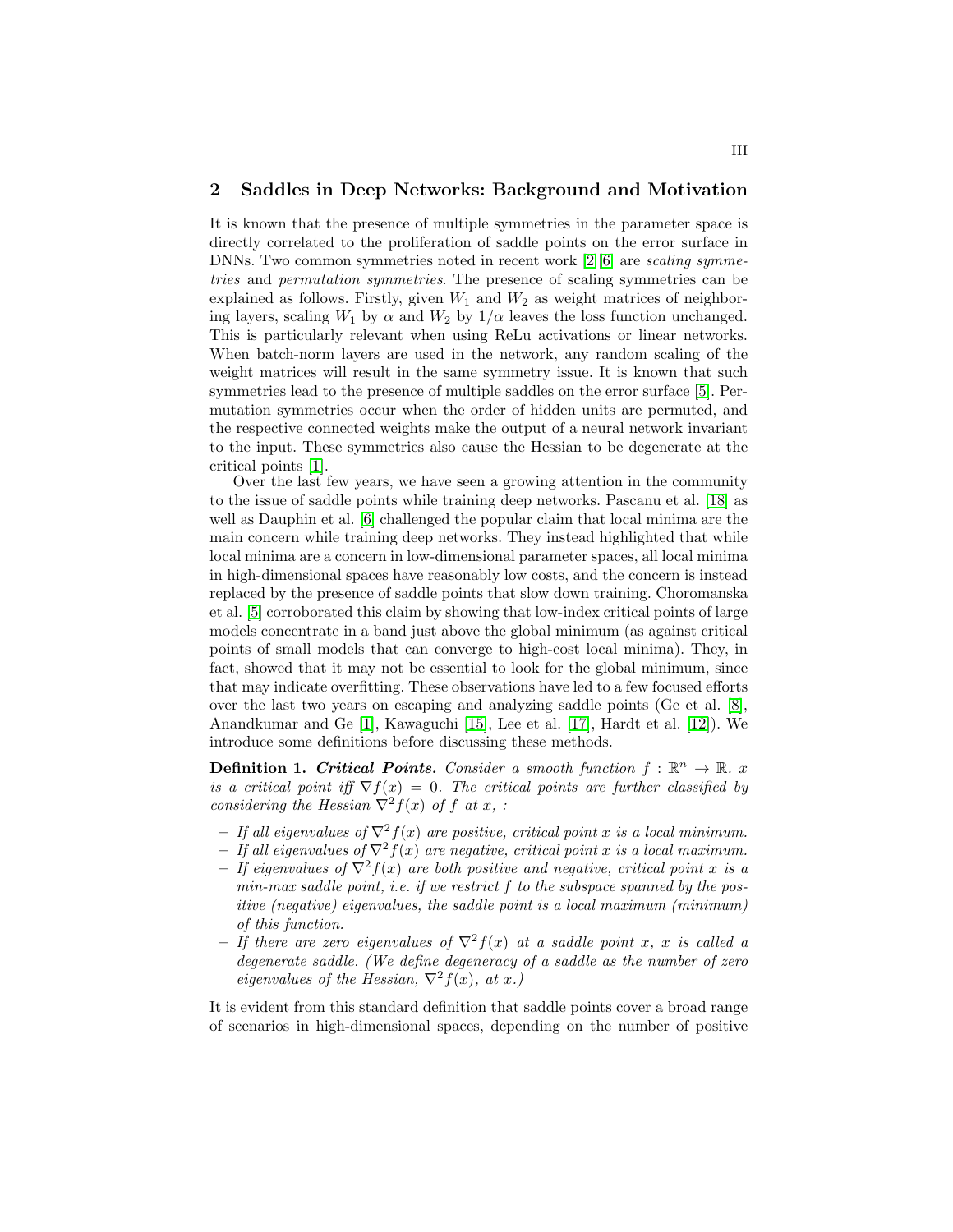or negative (or zero) eigenvalues. We note that there is no further standard categorization of saddle points. In order to study saddle points in a constrained setting, Ge et al. [\[8\]](#page-15-5) introduced the concept of a "strict saddle", which is defined as below.

<span id="page-3-0"></span>**Definition 2. Strict Saddle.** Given a smooth function  $f : \mathbb{R}^n \to \mathbb{R}$  and a critical point x, x is called a  $(\alpha, \gamma, \epsilon, \delta)$ -strict saddle, if one of the following is true:

- $\nabla f(x) \geq \epsilon$  $- \lambda_{\min} (\nabla^2 f(x)) \leq -\gamma$
- $-$  There is a local minimum w<sup>\*</sup> such that  $||w w^*|| ≤ δ$ , and the function  $f(w^*)$  restricted to 2δ neighborhood of  $w^*$  (i.e.  $||w-w^*|| \leq 2\delta$ ) is  $\alpha$ -strongly convex.

There have been disparate efforts to address the issue of saddle points in DNNs, since there is no single solution to this problem. In early work, the existence of saddles in a single hidden layer MLP was shown by Baldi and Hornik [\[3\]](#page-14-4). Pascanu et al. [\[18\]](#page-15-6) and Dauphin et al. [\[6\]](#page-15-1) recently identified the problem of saddle points while training deep networks, and proposed a 'saddle-free' Newton method to help the optimization method escape saddle points during training. In particular, they proposed a second-order trust region-based method [\[24\]](#page-15-9) that uses the curvature of the function (as obtained by the Hessian) to define the trust region. Ge et al. [\[8\]](#page-15-5) proposed a simple approach called noisy-Stochastic Gradient Descent (*noisy-SGD*), which can escape *strict saddles* in polynomial time. In noisy-SGD, a small amount of random noise is added to the calculated gradient at every iteration. The authors claim that this noise helps escape strict saddles. This is easily understood intuitively using the definition of a strict saddle, which requires a strong negative curvature in every direction at the critical point. Hence, adding random noise to the gradient helps SGD escape such saddles. Although this work has theoretical guarantees, there were no empirical studies to validate their claims. Besides, their assumption of having a strong negative curvature in all directions (and thus, no zero eigenvalue in any direction) at critical points (please see Definition [2\)](#page-3-0) is unrealistic for high-dimensional parameter spaces such as in deep neural networks (as we shown in Section [3\)](#page-5-0).

More recently, Kawaguchi [\[15\]](#page-15-4) showed that in deep neural networks with any depth and width, every local minimum is a global minimum. They also showed that every critical point that is not a global minimum is a saddle point. This is a significant result, and questions the very motive of methods that try to escape saddles, and asks the question: what do DNNs indeed converge to then? In an even more recent work, Jin et al. [\[14\]](#page-15-10) showed that a perturbed form of gradient descent always converged to a second-order stationary point in a number of iterations that is 'dimension-free'. In particular, they state that when all saddle points are non-degenerate, all second-order stationary points are local minima, and the proposed perturbed gradient descent method escapes all saddle points to converge to such local minima.

From these recent efforts, two observations stand out: (i) There continues to be a gap between theory and practice of optimization results in the context of

IV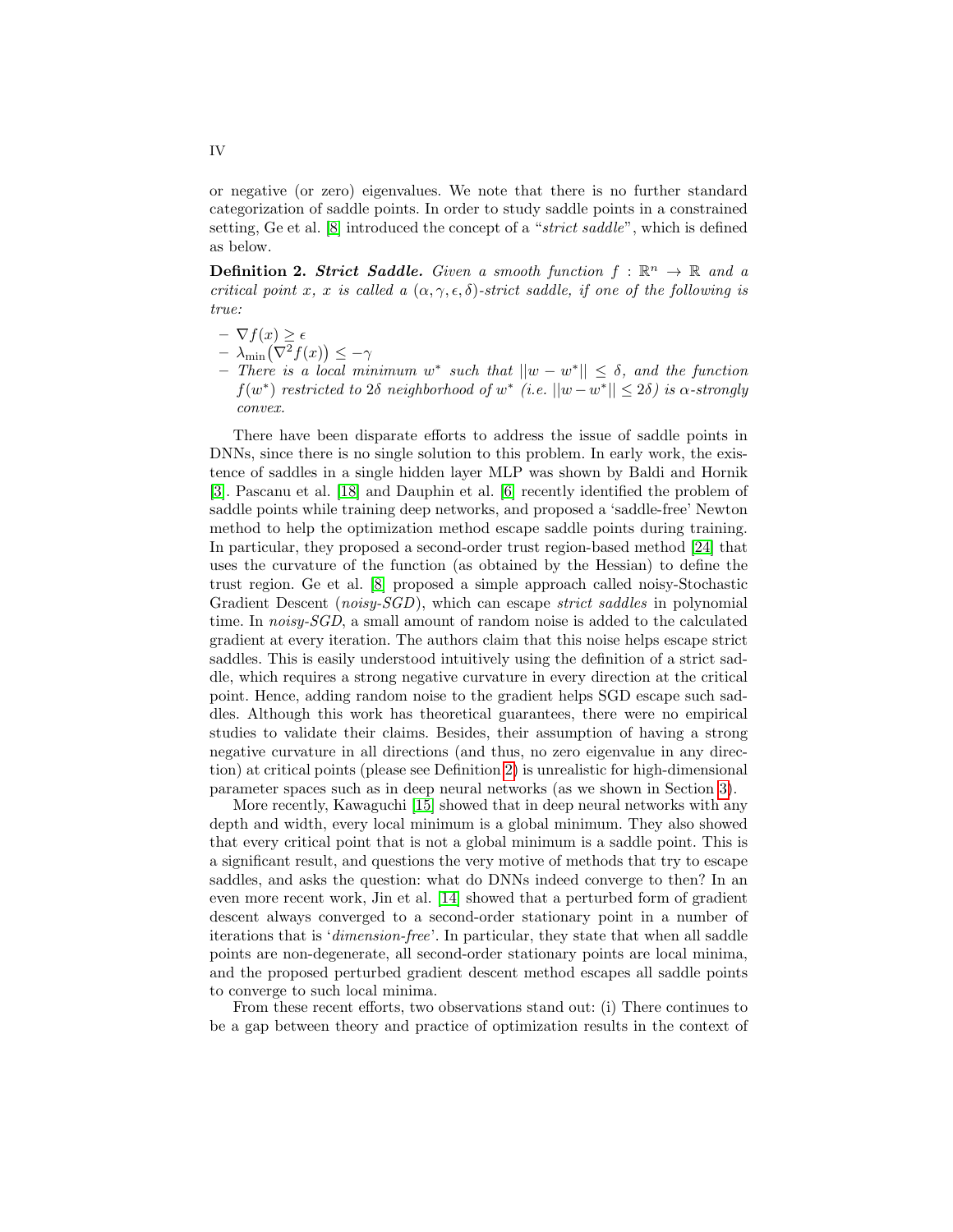DNNs. Assumptions that are made for proving theoretical results don't hold in practice in such cases. While most of these recent efforts [\[8,](#page-15-5)[14,](#page-15-10)[15\]](#page-15-4) show interesting theoretical results, there is very limited validation of these results from empirical studies (optimization results in low-dimensional spaces, unfortunately, don't translate to high-dimensional spaces); and (ii) All the aforementioned recent efforts make the assumption that saddle points in these models are non-degenerate (i.e. there are no eigenvalues of Hessian with value zero at the critical point). This assumption is unrealistic in DNN models, where the parameter space is of the order of millions. Recent related efforts such as Lee et al. [\[17\]](#page-15-7) and Hardt et al. [\[12\]](#page-15-8) also provide new insights into convergence properties of gradient descent on non-convex error surfaces, but assume the saddles to be non-degenerate.

Figure [1](#page-4-0) explains the issue of a degenerate saddle using a toy example. Figure [1a](#page-4-0) represents the loss function  $f(w)$  with a flat plateau in the w-interval  $(2,3)$ . Figure [1b](#page-4-0) provides a mesh view of the same function. Although the global minimum of  $f$  occurs at  $(0,0)$ , the traditional gradient descent algorithm converges to the degenerate saddle (flat plateau) if the algorithm is initialized at any point above (4,2). Such saddles are a serious concern and it is very difficult for either first-order or second-order methods to escape them.



<span id="page-4-0"></span>Fig. 1. A toy example of degenerate saddle

A classical work in machine learning by Watanabe in [\[22\]](#page-15-11) states that almost all learning machines are singular where the Fisher information matrix (Generalized Hessian) has zero eigenvalues. These observations highlight the need to study the problem of saddle points in the particular context of high-dimensional DNNs. In addition, Kawaguchi's [\[15\]](#page-15-4) recent claim that any critical point that is not a global minimum is a saddle point seems to contend with the other methods' claim of 'escaping saddles' and converging to local minima during DNN training. Hence, in this work, we seek to study these conflicting narratives by characterizing the saddles obtained while training DNNs in practice. We specifically ask the question: "Do DNNs converge to local minima? Or are saddles good enough?".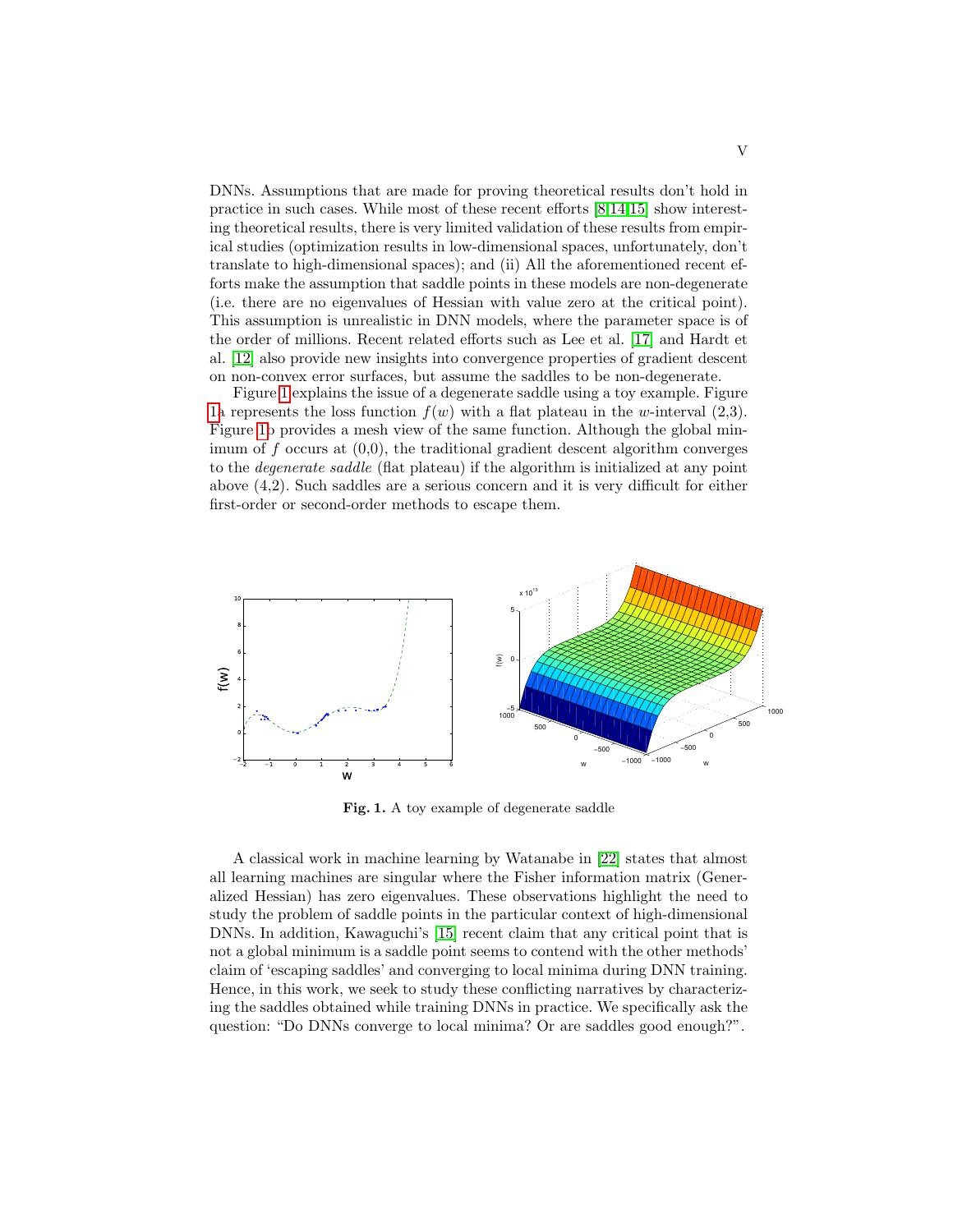# <span id="page-5-0"></span>3 Do Deep Neural Networks Converge to Saddles?

Based on our analysis of recent work and our own studies, in this section, we propose a hypothesis that existing deep network models, including those that have been successful in practice, actually converge at saddle points.

### <span id="page-5-1"></span>Hypothesis 1 Deep neural network models converge at saddle points.

It is theoretically guaranteed that a first-order learning algorithm in a nonconvex DNN converges to a critical point. But it was always understood that the converged point is a local minimum. We hypothesize that these DNNs converge to saddles. Answering the above question is not easy and straightforward given the high-dimensional nature of the loss function. While there is preliminary theoretical support for this hypothesis in [\[15\]](#page-15-4), we designed an extensive experimental evaluation setup to study Hypothesis [1,](#page-5-1) which we describe below.

Our experimental study to evaluate Hypothesis [1](#page-5-1) was carried out on different datasets which are traditionally used in the deep learning community. We use MNIST<sup>[1](#page-5-2)</sup> and CIFAR-10<sup>[2](#page-5-3)</sup> in particular, in this work to evaluate our hypothesis. Both these datasets have been long studied in the community, and the validation of our hypothesis on these datasets has a significant impact. MNIST is a database of handwritten digits from 0 to 9 in grayscale, and each image is of size  $28 \times$ 28. The training set consists of 60,000 images and test set of 10,000 images. CIFAR-10 is a color image dataset comprising 10 classes with a training set size of 50,000 and test set size of 10,000. The dataset consist of five training batches and one test batch, each with randomly chosen 10,000 images. The source code to reproduce all our results can be found at [https://github.com/](https://github.com/ravisankaradepu/degenerate_saddle) [ravisankaradepu/degenerate\\_saddle](https://github.com/ravisankaradepu/degenerate_saddle).

We train different DNNs on these datasets, and compute the eigenvalues of the Hessian at every iteration. The presence of positive and negative eigenvalues of the Hessian at convergence helps us identify if the corresponding critical point is a saddle. Although the evaluation criteria seems rather trivial, it is difficult in practice (and is also the reason why second-order methods are not used often while training DNNs). The explicit computation of the Hessian matrix is a daunting task and is impossible for larger networks. Hence, the choice of architectures in our experiments was restricted by the capability of the available computational infrastructure in calculating the Hessian<sup>[3](#page-5-4)</sup>. However, as evident from our experimental results later in this section, the chosen architectures yield results that are comparable to the best results obtained on these datasets. In particular, we trained a Multi Layer Perceptron (MLP) with a single hidden layer to train both MNIST and CIFAR-10. To train MNIST, we used 784 input neurons, 25 hidden neurons with ReLu activations, and 10 output neurons with softmax activations  $(784 \times 25 \times 10)$  having a cross-entropy loss function. To train CIFAR-10, we used a slightly different procedure. We found that using a similar single-layer MLP for CIFAR-10 does not achieve performance comparable to

<span id="page-5-2"></span><sup>1</sup> <http://yann.lecun.com/exdb/mnist/>

<span id="page-5-3"></span> $\frac{2}{\pi}$  <https://www.cs.toronto.edu/~kriz/CIFAR.html>

<span id="page-5-4"></span><sup>3</sup> We used Nvidia's Tesla K20 GPUs for all our experiments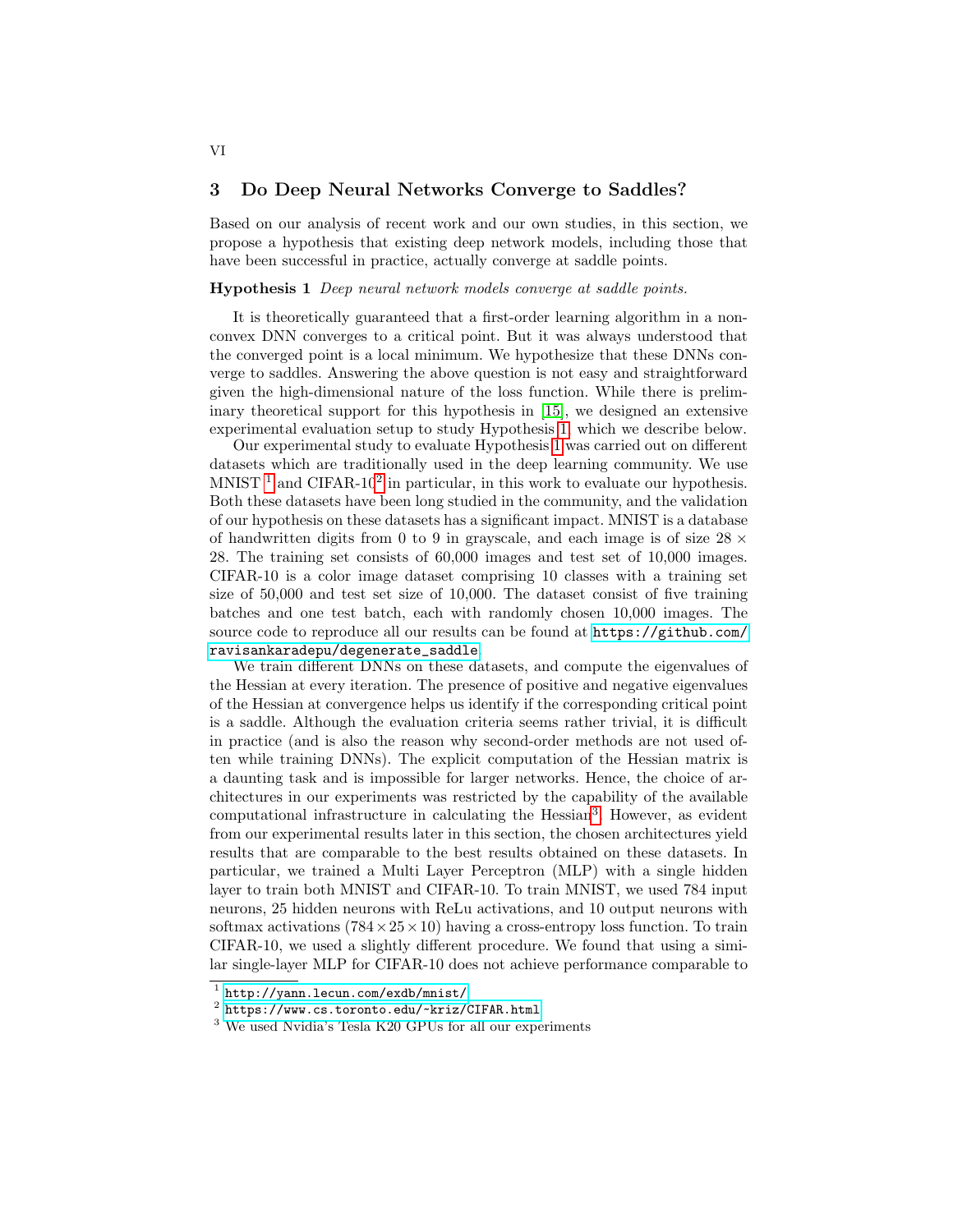state-of-the-art on CIFAR-10<sup>[4](#page-6-0)</sup>. Hence, we instead passed images from CIFAR-10 through a model which has known good performance on the dataset (Wide ResNets [\[25\]](#page-15-12)), and used the features of the penultimate layer (256 dimensions) as the input to a single-layer MLP. Thus, for CIFAR-10, we finally have an MLP with 256 input neurons, 25 hidden neurons with ReLu activations, and 10 output neurons with softmax activations  $(256 \times 25 \times 10)$  having the cross-entropy loss function. We terminated the learning of all our experiments when the the error difference between two consecutive epochs was less than  $10e^{-4}$ . The weights of these networks were initialized randomly from a normal distribution. We ran 8 separate trials for all the experiments with this work, and we report the mean and standard deviation of the results across these trials. The experiments were carried out using different variants of gradient descent methods viz., Momentum [\[21\]](#page-15-13), Adam [\[16\]](#page-15-14) and Adagrad [\[7\]](#page-15-15). In the momentum method, we used Nesterov momentum with parameter 0.9 (commonly advised by practitioners). In Adam, the parameters  $\epsilon$ ,  $\beta_1$ ,  $\beta_2$  are set to 1e–8, 0.9, 0.999 respectively (as recommended in [\[16\]](#page-15-14)). The results of our experiments on the MNIST dataset is shown in Table [1,](#page-6-1) while those of CIFAR-10 are shown in Table [2.](#page-7-1) Evidently, a significant number of eigenvalues are negative (along with presence of positive eigenvalues) at convergence for both datasets, validating our hypothesis that these deep networks indeed converge to a saddle point.

|                                |                   | METHOD Positive eigenvalues Negative eigenvalues Accuracy |                       |
|--------------------------------|-------------------|-----------------------------------------------------------|-----------------------|
| $\left  \rm{Momentum} \right $ | $15877 + 17$      | $2383 \pm 16$                                             | $ 96.35 \pm 0.02 \% $ |
| Adam                           | $15958 + 80$      | $2274 + 80$                                               | $96 \pm 04 \%$        |
| Adagrad                        | $15136 \pm 23.76$ | $3123 + 23.79$                                            | $95 \pm 0.06 \%$      |

<span id="page-6-1"></span>Table 1. MNIST: Statistics of +ve and -ve eigenvalues of the Hessian at convergence of various gradient descent methods trained on MNIST dataset using a network architecture  $784 \times 25 \times 10$ . The dimension of Hessian is  $19885 \times 19885$ , including the biases at each layer.(We explain why the sum of +ve and -ve eigenvalues do not add up to the dimension of the Hessian in the next section.)

While state-of-the-art models provide an accuracy of  $\approx 99\%$  on MNIST, such models use deeper and wider networks, for example, with two hidden layers of 500 neurons in each layer, which totals to around 1.2 million weights. It is intractable to validate this experiment on Hessians of this size. Our network with one hidden layer of 25 neurons has 0.019 million parameters, which is tractable for computing the Hessian, and still provides an accuracy of 96%, which is comparable to accuracies at convergence of similar networks on MNIST. Table [9](#page-14-5) (in Section [6\)](#page-12-0) also shows that as the number of hidden neurons in this single-layer MLP is increased, the accuracy increases at convergence along with the increase in model complexity. We chose a network architecture that provides the best performance given the constraint imposed on the model complexity by available computational resources GPU memory of 5 GB allows only a Hessian

<span id="page-6-0"></span> $^4$  [http://rodrigob.github.io/are\\_we\\_there\\_yet/build/classification\\_](http://rodrigob.github.io/are_we_there_yet/build/classification_datasets_results.html) [datasets\\_results.html](http://rodrigob.github.io/are_we_there_yet/build/classification_datasets_results.html)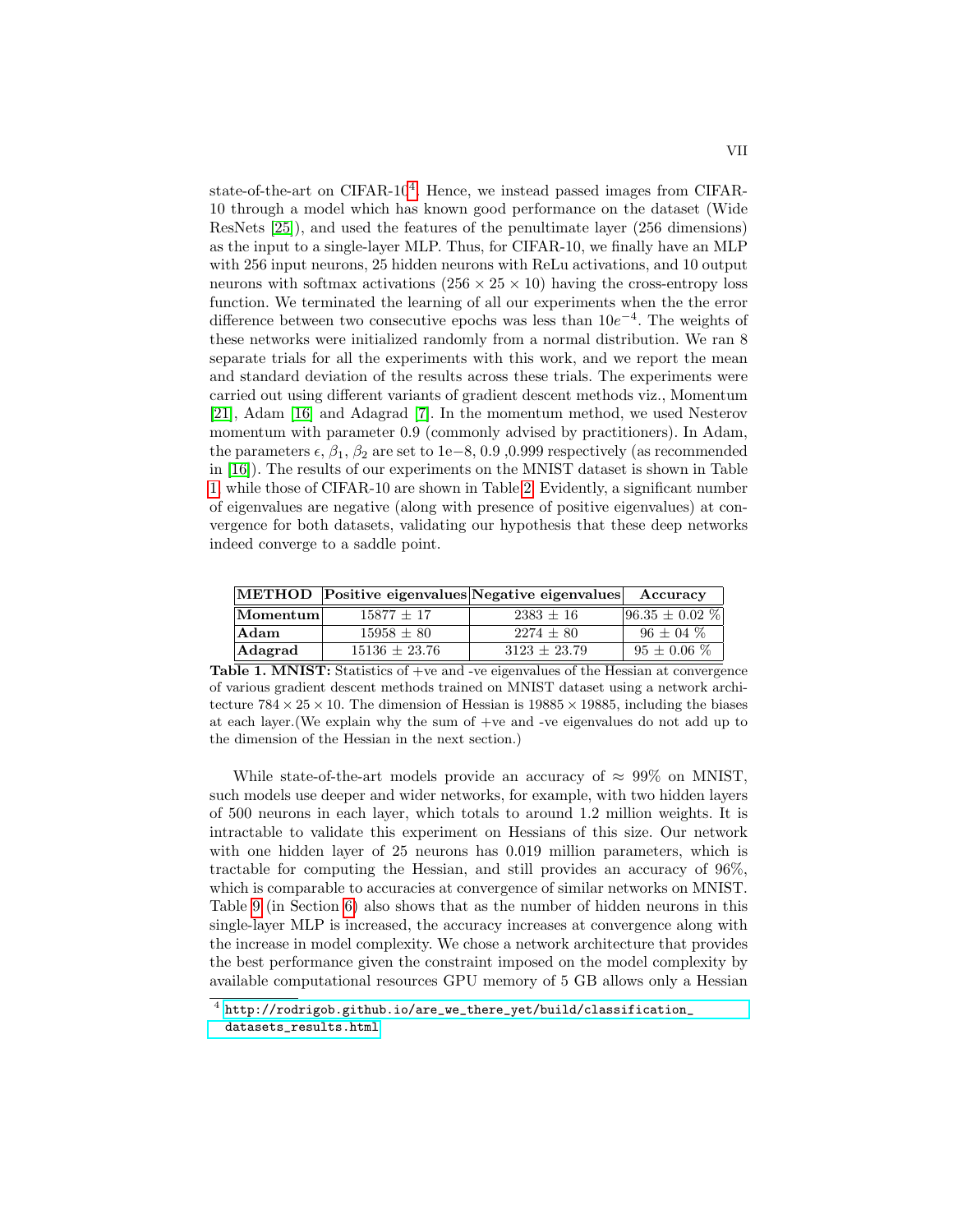|          |              | METHOD Positive eigenvalues Negative eigenvalues | Accuracy                  |
|----------|--------------|--------------------------------------------------|---------------------------|
| Momentum | $6063 + 164$ | $410 \pm 86$                                     | $\sqrt{95.02} \pm 0.04\%$ |
| Adam     | $4701 + 314$ | $1515 + 223$                                     | $\sqrt{96.04} \pm 0.02\%$ |
| Adagrad  | $6242 + 114$ | $272 + 44$                                       | $ 94.94 \pm 0.064\% $     |

<span id="page-7-1"></span>Table 2. CIFAR-10: Statistics of +ve and -ve eigenvalues of the Hessian at convergence of various gradient descent methods trained on CIFAR-10 dataset using a network architecture  $256 \times 25 \times 10$ . The dimension of Hessian is 6685  $\times$  6685, including the biases at each layer. (Note that due to the use of features from Wide Resnets, a smaller network than what we used for MNIST sufficed to achieve state-of-the-art results here. Also, we explain why the sum of +ve and -ve eigenvalues do not add up to the dimension of the Hessian in the next section.)

of size  $\approx 20000 \times 20000$  to be computed, which defined the architecture in this work). Our accuracy of 95.02% on CIFAR-10 is, however, very near to current state-of-the-art results [\[20\]](#page-15-16), although we use a smaller network. We note that the choice of architectures in this work aligns with our focus to understand the behaviour of convergence of gradient descent algorithms in DNNs for highly competitive models.

# <span id="page-7-0"></span>4 Characterizing Saddles in DNNs

With the validation of our hypothesis that deep networks indeed converge at saddle points, a question that follows is: are there different categories of saddle points? If so, what kind of saddles do deep networks converge to? We study this question in this section. While there are various kinds of saddle functions (such as the monkey saddle or the handkerchief saddle), there is no existing literature, to the best of our knowledge, that provides a comprehensive categorization of the kinds of saddle points that occur in practice. Hence, we summarize below the different types of saddles discussed hitherto:

- Traditional Saddles: Corresponding Hessian has positive and negative eigenvalues
- $-$  Degenerate Saddles: Corresponding Hessian has zero eigenvalues in addition to positive and negative eigenvalues
- Strict saddles: Corresponding Hessian has only positive and negative eigenvalues, with negative eigenvalues bounded away from zero

<span id="page-7-2"></span>We hypothesize that in addition to converging to a saddle, deep neural network models that are successful in practice today converge to *degenerate saddles*. While we carry out an empirical validation of this hypothesis in this section, this hypothesis can be understood intuitively too. It is known that first-order learning algorithms stop making further progress when the norm of the gradient becomes zero at a critical point. When the critical point is a saddle, variants of the basic gradient descent algorithms attempt to go to a lower cost critical point by adding momentum or perturbations to the gradient. However, when the the region around the saddle is degenerate or flat (especially when this region of flatness around the critical point is rather large), even such perturbations do not help, thereby letting the network converge.

VIII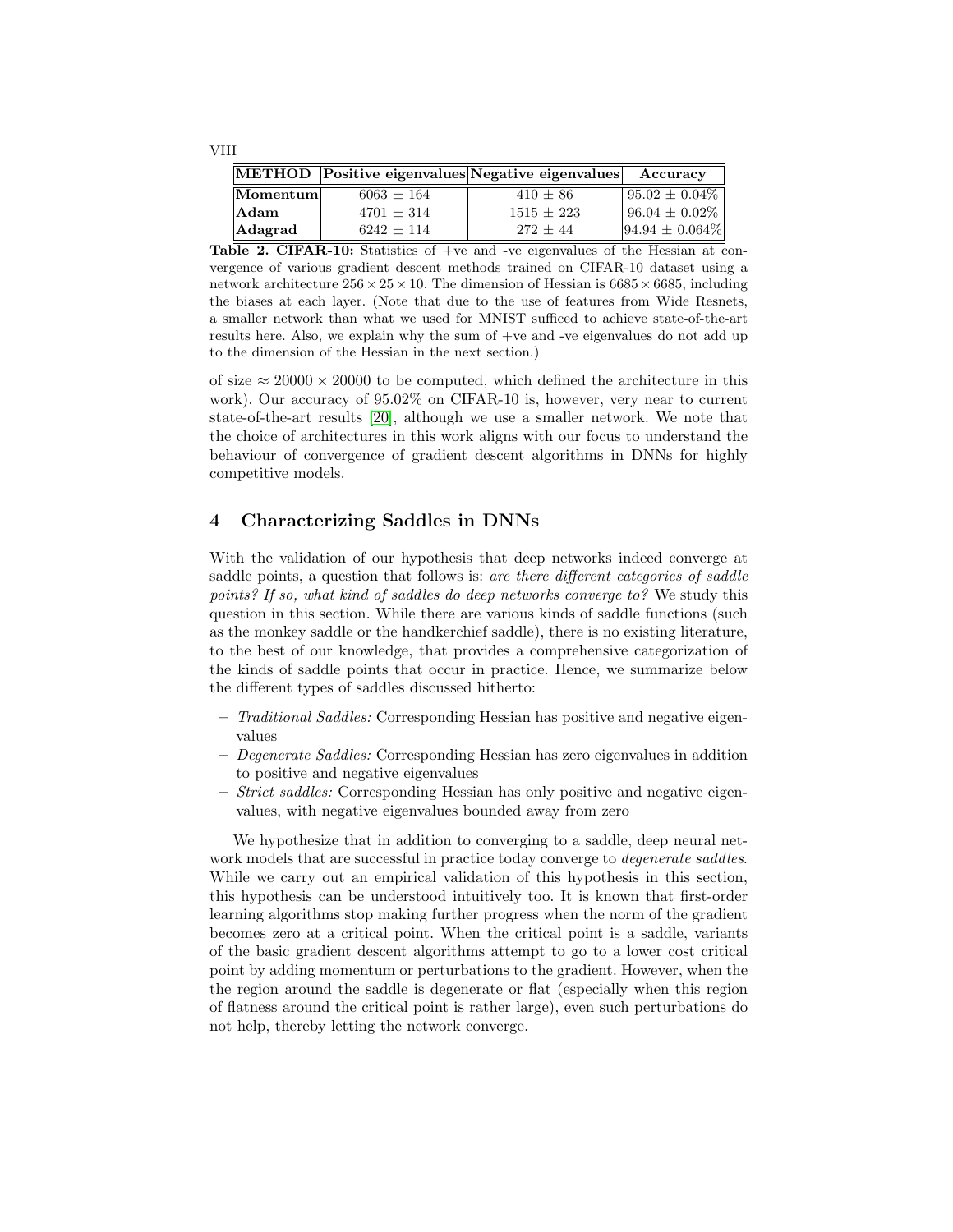#### Hypothesis 2 Deep neural network models converge at degenerate saddle points.

To study Hypothesis [2,](#page-7-2) we extended the previous set of experiments from Section [3](#page-5-0) to capture the degeneracy of the saddle that the DNNs converged to. We define degeneracy as the number of zero eigenvalues of the Hessian at the converged point. We now report the degeneracy of the converged points from our experiments in the earlier section (784  $\times$  25  $\times$  10 for MNIST and 256  $\times$  25  $\times$  10 for CIFAR-10) in Table [3.](#page-8-0)

|                                            |                 | <b>MNIST</b>                                                         |                                                                 |                 | $CIFAR-10$                |                     |
|--------------------------------------------|-----------------|----------------------------------------------------------------------|-----------------------------------------------------------------|-----------------|---------------------------|---------------------|
| Gradient                                   |                 | Negative                                                             |                                                                 |                 | Negative                  |                     |
| Descent<br>Method                          | $\mathbf{De}$ g | e-values                                                             | Accuracy                                                        | $\mathbf{De}$ g | e-values                  | Accuracy            |
| $ \text{Momentum}  1620 \pm 8 2383 \pm 16$ |                 |                                                                      | $96.35 \pm 0.02\%$ 208 $\pm 19$ 410 $\pm 86$ 95.00 $\pm 0.04\%$ |                 |                           |                     |
| Adam                                       |                 | $1625 \pm 22274 \pm 80$                                              | $96.04 \pm 0.02\%$ 376 ± 4 1515 ± 223 95.04 ± 0.02%             |                 |                           |                     |
| Adagrad                                    |                 | $\parallel$ 1625 ± 6 $\parallel$ 3123 ± 23.79 $\parallel$ 95 ± 0.06% |                                                                 |                 | $  170 \pm 22 272 \pm 44$ | $ 94.94 \pm 0.06\%$ |

<span id="page-8-0"></span>Table 3. Degeneracy of various gradient descent based methods on network architectures: Input(784)  $\times$  Relu(25)  $\times$  Output(10) for MNIST; and Input(256)  $\times$  Relu(25)  $\times$  Output(10) for CIFAR-10. Total eigenvalues for MNIST = 19885; for CIFAR-10 = 6695, as before. (Deg = degeneracy; e-values = eigenvalues)

The results show that a significant number of eigenvalues are zero at convergence for both datasets, while providing a test accuracy on par with state-of-theart methods. This is observed for all the considered gradient descent methods. Table [3](#page-8-0) indicates that the saddle is flat along upto  $\approx 1600$  dimensions in the case of momentum-based gradient descent in MNIST, which highlights the extent of degeneracy in the saddle. The negative eigenvalues are included to show that the critical points are indeed saddles. The flatness of the converged point makes it difficult for the gradient-descent based algorithms to escape the saddles. Table [3](#page-8-0) thus validates Hypothesis [2](#page-7-2) that the converged point is indeed a degenerate saddle.

One other way of analyzing the Hessian at critical points is by using  $\epsilon$ - $\alpha$ plots proposed by Bray et al. [\[4\]](#page-14-6), where  $\alpha$  is the fraction of negative eigenvalues of Hessian at the critical point and  $\epsilon$  is the error obtained at the critical point. Bray et al. [\[4\]](#page-14-6) noticed that on the  $\epsilon$  vs  $\alpha$  plane, the critical points concentrate on a monotonically increasing curve as  $\alpha$  ranges from 0 to 1, which implies a very strong correlation between the fraction of negative eigenvalues of the Hessian and the accuracy. Figure [2](#page-9-1) shows the  $\epsilon$ - $\alpha$  plot for CIFAR-10 trained on the network  $256 \times 25 \times 10$ . We can observe in the plot that as the negative eigenvalues on y-axis increases, the  $\epsilon$  also increases almost monotonically. This observation is understood better along with the famous Wigner's semicircle law [\[23\]](#page-15-17), which is stated below.

**Theorem 1. Wigner's Semicircle Law.** Let  $V$  be a real symmetric matrix of large order N having random elements  $v_{ij}$  that for  $i \leq j$  are independently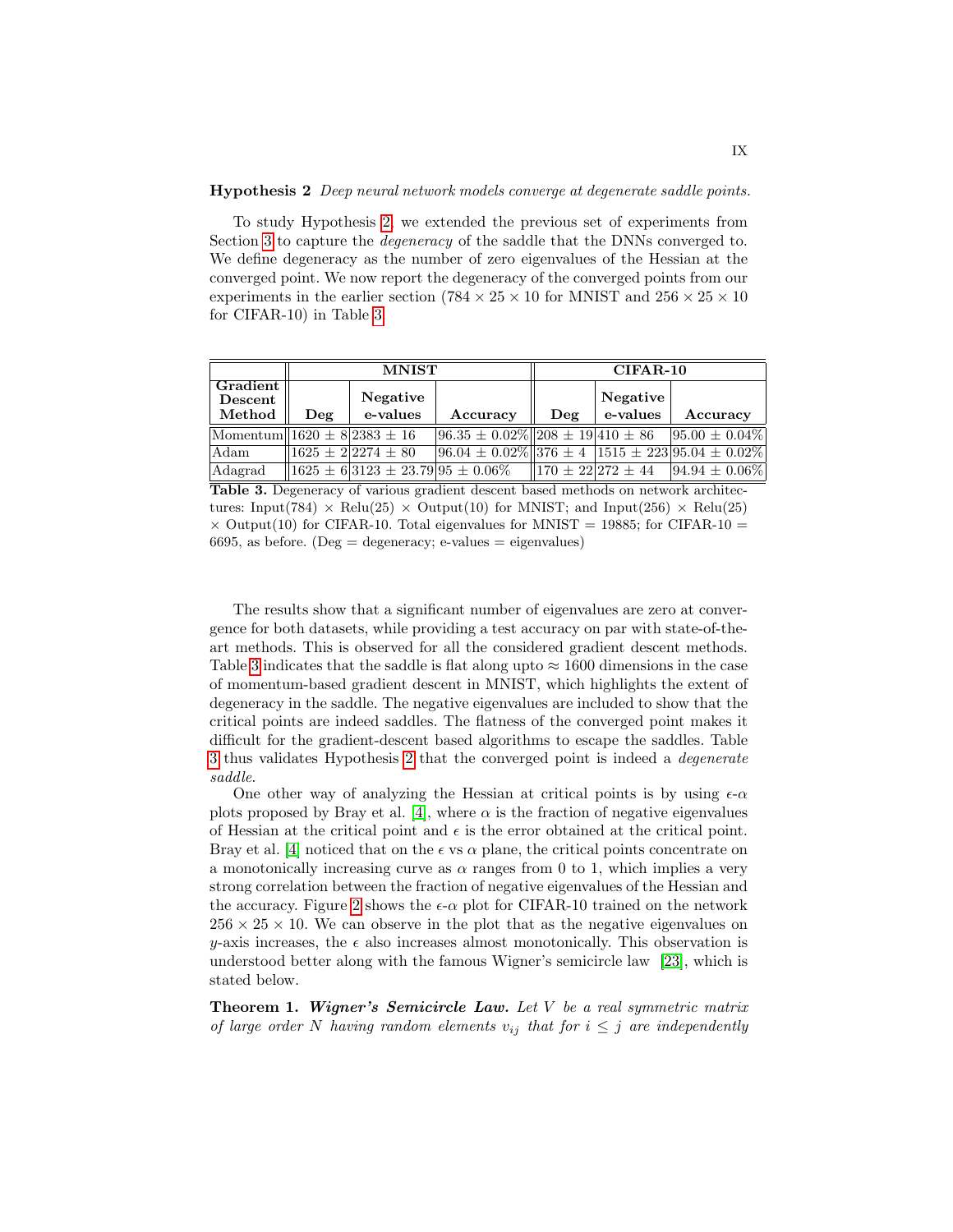

<span id="page-9-1"></span>Fig. 2.  $\epsilon - \alpha$  graph while training a network with 256(Input)  $\times$  25 (ReLu)  $\times$  10 (Softmax) on CIFAR-10

distributed with equal densities, equal second moments  $m^2$ , and  $n^{th}$  moments bounded by constants  $B_n$  independent of i,j and N. Further, let  $S = S_{\alpha,\beta}(v, N)$ be the number of eigenvalues of V that lie in the interval  $(\alpha N^{1/2}, \beta N^{1/2})$  for real  $\alpha < \beta$ . Then:

$$
\lim_{N \to \infty} \frac{E(S)}{N} = \frac{1}{2\pi m^2} \int_{\alpha}^{\beta} \sqrt{4m^2 - x^2} dx
$$

In simple words, Wigner's law states that for large random symmetric matrices, the distribution of eigenvalues appears like a semicircle with mean at zero (we note that the Hessian is symmetric in our case). Also, for random matrices, as the dimension of the matrix increases, the probability of zero eigenvalues in a random matrix is nearly  $\frac{1}{2}$  [\[23\]](#page-15-17). Dauphin et al. [\[6\]](#page-15-1) also noted that the semicircle law holds for Hessians obtained in deep learning settings. Now, from the  $\epsilon$ - $\alpha$ plots, the number of negative eigenvalues decreases with lowering error (i.e. as training progresses). Hence, at convergence, while the number of negative eigenvalues may have reduced over the course of the training, due to Wigner's law, it is only expected that either the number of zero eigenvalues increases or many positive eigenvalues come closer to zero, which directly influences the degeneracy of the saddle. This again supports our Hypothesis [2](#page-7-2) that deep neural network models converge at degenerate saddle points.

### <span id="page-9-0"></span>5 Escaping Saddles: What does this mean?

As discussed in Section [2,](#page-2-0) there have been a few methods proposed over the last 2-3 years on escaping saddle points while training DNNs [\[6,](#page-15-1)[8\]](#page-15-5). The validation of our Hypothesis [2](#page-7-2) in Section [4](#page-7-0) that deep neural networks actually converge to a kind of saddle (degenerate saddle) in practice raises two further important questions: (i) Is there a 'good' saddle that one would want a deep neural network to converge to?; and (ii) What do methods that propose to escape saddle points achieve? We answer these questions in this section, starting with the second one.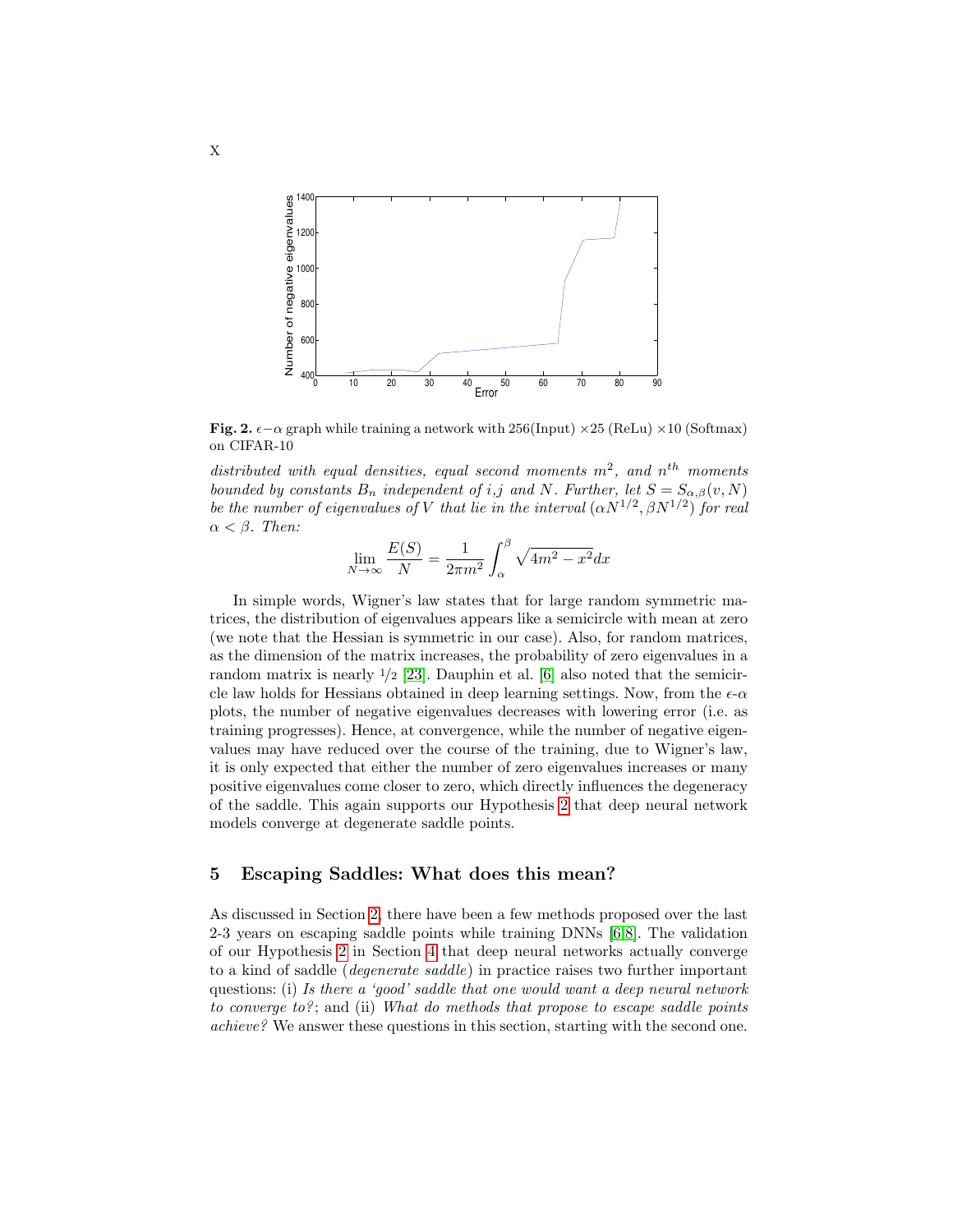Dauphin et al. [\[6\]](#page-15-1) proposed a saddle-free Newton method to escape saddle points while training DNNs. This method uses Krylov subspace descent, where the loss function is optimized in a lower-dimensional Krylov subspace calculated through Lanczos iteration of the Hessian. More recently, Ge et al. [\[8\]](#page-15-5) proposed the noisy-SGD to escape strict saddles (Definition [2\)](#page-3-0), which was followed by Jin et al. [\[14\]](#page-15-10)'s perturbed gradient descent to also escape strict saddles. These recent efforts are summarized in Table [4.](#page-10-0)

| saddle addressed Method | Description                                                  |
|-------------------------|--------------------------------------------------------------|
|                         | Saddle-Free Newton [6] Uses a Krylov subspace-based approach |
|                         | and a heuristic to rescale the gradient by                   |
|                         | $1/ \lambda_i $                                              |
| Noisy SGD [8]           | Adds a small amount of random uniform                        |
|                         | noise to the gradient to help escape saddle                  |
| Perturbed GD [14]       | Adds noise sampled from a unit ball to the                   |
|                         | parameters before performing gradient de-                    |
|                         | scent in certain iterations                                  |
|                         |                                                              |

<span id="page-10-0"></span>Table 4. Summary of methods proposed to escape saddle points in DNNs in recent years

|                         |              | $ +ve$ eigenvalues Zero eigenvalues - ve eigenvalues $ $ Accuracy |              |                    |
|-------------------------|--------------|-------------------------------------------------------------------|--------------|--------------------|
| <b>MNIST</b>            | $15546 + 77$ | $1625 + 3$                                                        | $ 2713 + 77$ | $96.47 \pm 0.14\%$ |
| $CIFAR-10 6200 \pm 103$ |              | $ 51 + 6 $                                                        | $1357 + 29$  | $94.99 \pm 0.03\%$ |
| _                       |              |                                                                   | - --         | ---<br>.           |

<span id="page-10-1"></span>Table 5. Study of nature of convergence point on saddle escaping method, noisy-SGD, on MNIST and CIFAR-10

In order to understand what these methods achieve in the light of the validation of our Hypothesis [2](#page-7-2) in Section [4,](#page-7-0) we carried out an empirical evaluation by performing a similar set of experiments as we did to prove Hypotheses [1](#page-5-1) and [2.](#page-7-2) We analyzed the nature of the converging point of two of the aforementioned methods in Table [4:](#page-10-0) Noisy-SGD [\[8\]](#page-15-5) and Saddle-free Newton [\[6\]](#page-15-1). As already noted before, the assumption of strict saddles made by Ge et al. in [\[8\]](#page-15-5) does not hold in practice, but we nevertheless studied their method. We trained the same architectures described in earlier sections:  $784 \times 25(\text{ReLU} \times 10 \text{ (Softmax)}$  neural network on MNIST, and a  $256 \times 25$ (ReLu) $\times$ 10 (Softmax) neural network on CIFAR-10. Table [5](#page-10-1) presents the results of Noisy-SGD at convergence. It is evident from the results that even this method, that attempts to escape saddles, converges to a degenerate saddle, while providing performance comparable to state-of-the-art. In case of Saddle-free Newton, the authors' implemented this method on an autoencoder for MNIST as in [\[6\]](#page-15-1). We used an architecture of  $784 \times 10 \times 784$  with the dimension of the Hessian being  $16474 \times 16474$ , and were again constrained by limitations of our computational resources in expanding to a larger architecture. At convergence of the autoencoder (which has the same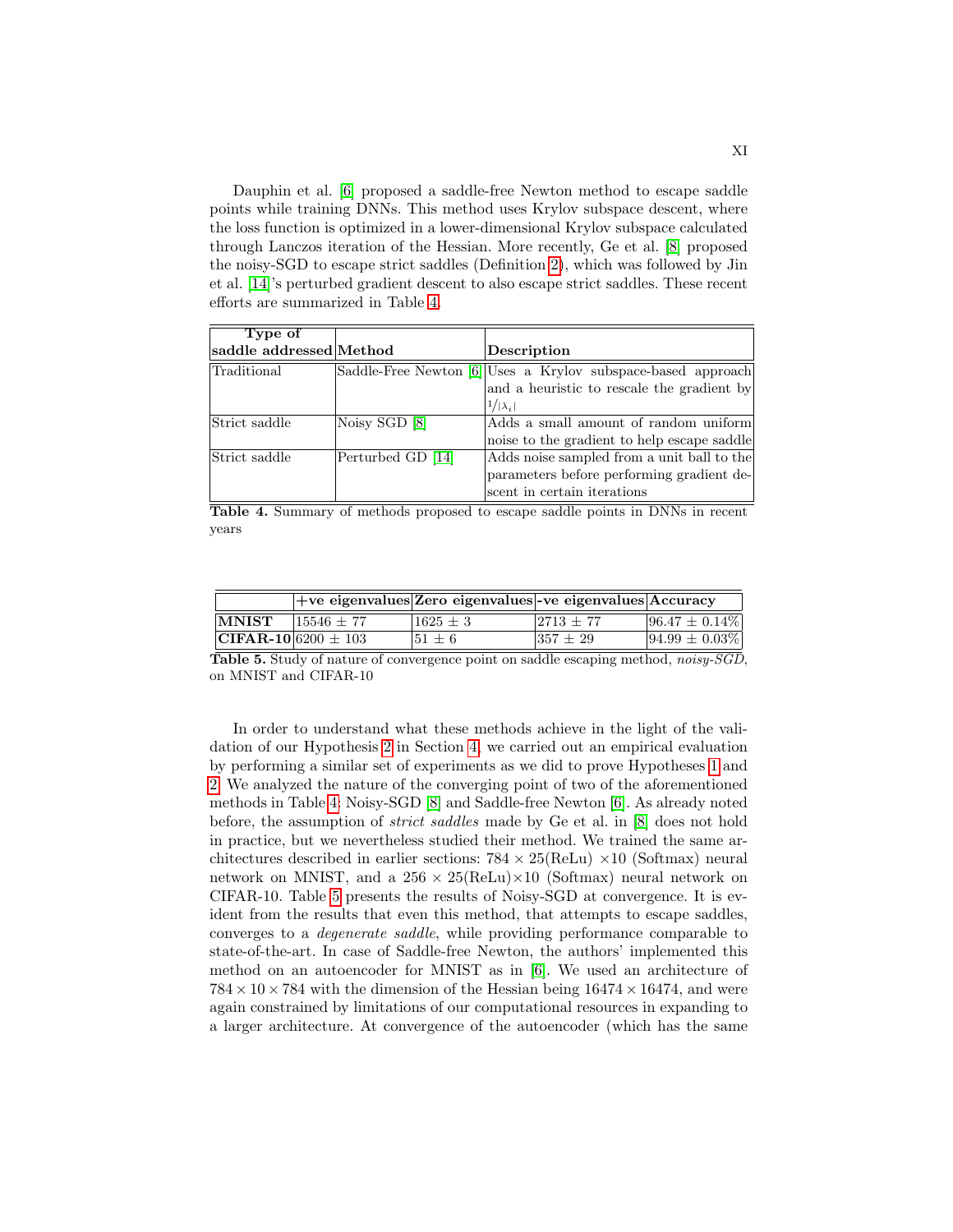criteria of the error differing by less than  $10e^{-4}$  between consecutive iterations), the degeneracy (number of zero eigenvalues) was found to be  $\approx 1625$ .

It is evident from the above results that even methods that propose to escape saddle points converge at degenerate saddles, thus validating both our hypotheses [1](#page-5-1) and [2](#page-7-2) in this work. We surmise that these methods only seem to take the gradient descent method from a 'poor' saddle to a 'better' saddle over the process of training a DNN. This brings us to the first question we raised in the beginning of this section: *what indeed is a good saddle?* While there is no definite answer to define a 'good' saddle, we coin a definition of the kind of saddles that may be good enough for DNNs to converge to.

<span id="page-11-0"></span>**Definition 3.**  $(\kappa, \epsilon, \rho)$ -Stable Saddle. An  $\epsilon$ -second-order saddle point of f with a ρ-Hessian Lipschitz function is a  $(\kappa, \epsilon, \rho)$ -stable saddle of f if  $||\nabla f(x)|| < \epsilon$ and  $||diag(A(\nabla^2 f))||_0 \leq \kappa$ , where  $\kappa < N$  is a positive number with N being the dimension of the Hessian  $\nabla^2 f$ , and  $\Lambda$  is the diagonal matrix with eigenvalues of  $\nabla^2 f$ .

In other words, Definition [3](#page-11-0) states that the number of non-zero eigenvalues of the Hessian is bounded by  $\kappa < N$ , thus making this a degenerate saddle. The condition on the Hessian to be  $\rho$ -Lipschitz states that:  $\forall x_1, x_2, ||\nabla^2 f(x_1) \nabla^2 f(x_2) \leq \rho ||x_1 - x_2||$ . This ensures that the function is well-behaved near the saddle point. While the above definition only specifies the stability of the saddle, it is also important for the saddle to be associated with a low error on the associated learning problem, which we state below.

Definition 4.  $(\kappa, \epsilon, \rho, \delta)$ -Good Saddle. A  $(\kappa, \epsilon, \rho)$ -stable saddle of f is also a  $(\kappa, \epsilon, \rho, \delta)$ -good saddle for f if it provides an upper bound,  $\delta$ , on the error  $f(x) - f(x^*)$ , where  $x^*$  is the optimal solution.



<span id="page-11-1"></span>Fig. 3. Steady increase of zero eigenvalues while training

Evidently, our critical points at convergence in all our results so far satisfy the above definition of a good saddle. In order to validate our claim of deep networks converging to the above definition of a 'good saddle', we also studied how the degeneracy changes at every epoch. We note that this is not an easy experiment, since computing the Hessian at every epoch drastically slows down the training,

XII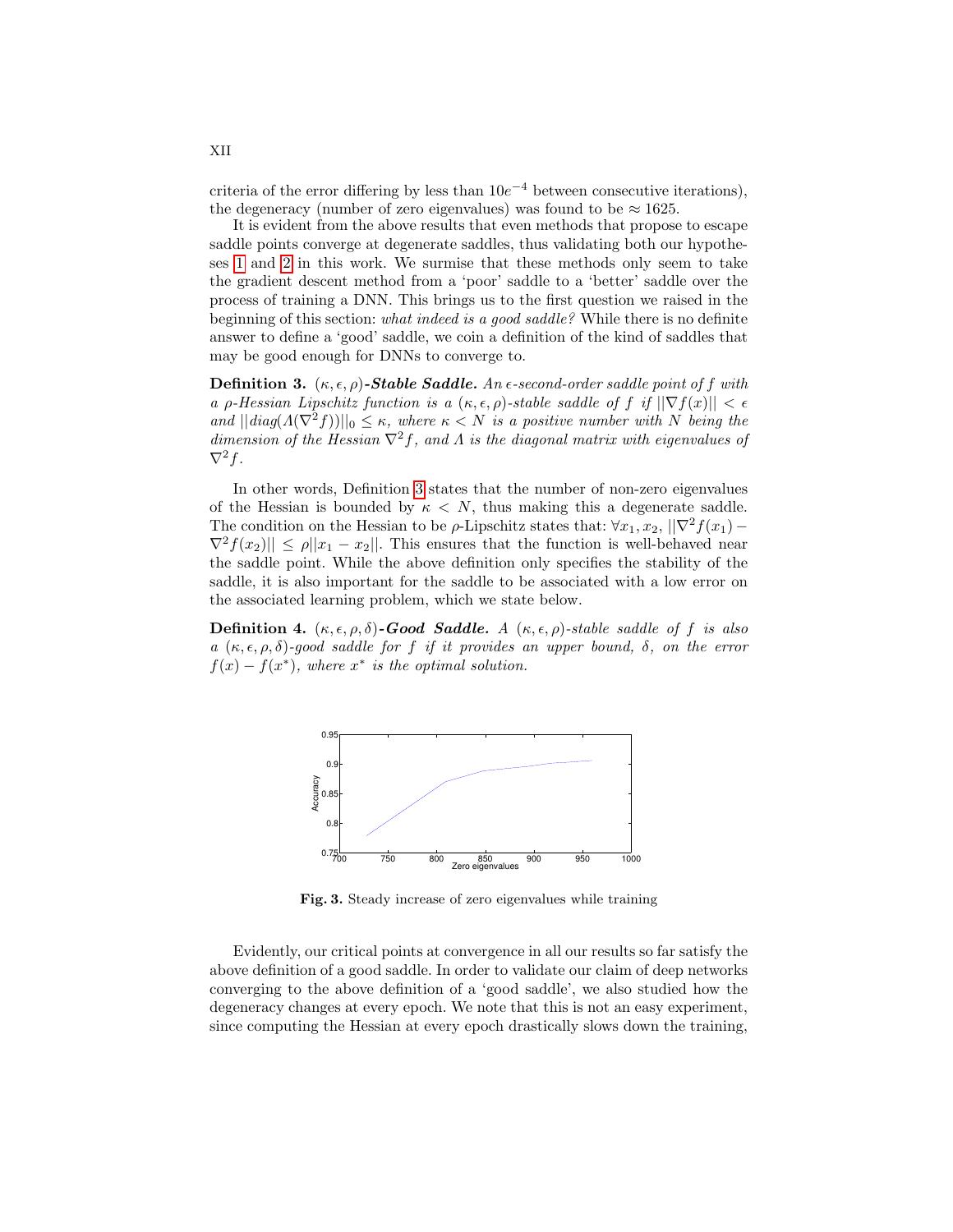and is compute-intensive. We hence trained a much smaller network to see this pattern of degeneracy. This result is shown in Figure [3,](#page-11-1) which indicates that the degeneracy (number of zero eigenvalues) of the parameter space increases with every epoch during training. This can also be explained by the fact that the learning algorithm is able to escape saddles with lesser degeneracy initially, but as the degeneracy of the saddle increases, the learning algorithm finds it difficult to escape due to the wide plateau around the converged point.

## <span id="page-12-0"></span>6 Discussion

The results discussed so far clearly validate that deep models tend to converge at degenerate saddles. This inference may provide a new dimension to the way researchers approach SGD and similar gradient descent algorithms for training DNNs. Theoretical efforts over the last few years have proposed methods to escape saddles, but with the assumption that the saddles have no zero eigenvalues. As evident through this work, this is not a practical assumption, and this may provide motivation for newer theoretical work that considers the degeneracy of saddles.

In addition to the experiments conducted so far, we also studied the impact of weight initialization and network depth on the hypotheses proposed in this work. Many recent efforts such as [\[21\]](#page-15-13) have claimed that good weight initialization helps converge to a better critical point while training DNNs. Table [6](#page-12-1) summarizes few weight initialization methods proposed in the recent past.

| Initialization<br>method | Description                                                                                                                          |
|--------------------------|--------------------------------------------------------------------------------------------------------------------------------------|
| Xavier's [9]             | $\frac{\sqrt{6}}{\sqrt{n_j+n_{j+1}}}, \frac{\sqrt{6}}{\sqrt{n_j+n_{j+1}}}\bigg], n_j =$ number of neurons at layer j<br>$ W \sim U $ |
| He's [13]                | $\frac{4}{n_j+n_{j+1}}, \frac{4}{n_j+n_{j+1}},$<br>$W \sim U$                                                                        |
| Orthogonal               | Orthogonal basis used to initialize weight matrix                                                                                    |
|                          | Normal (uniform) Sample weights from normal (uniform) distribution                                                                   |

<span id="page-12-1"></span>Table 6. Weight initialization methods, including recently proposed methods

Impact of weight initialization on converged point: We experimented with various types of initializations to see the degeneracy at the converged point. Table [7](#page-13-0) studies the effect of various successful weight initialization methods on standard SGD with Nesterov momentum. We use the same network architectures of  $784 \times 25 \times 10$  for MNIST and  $286 \times 25 \times 10$  for CIFAR-10 training, as described in earlier sections. (We only present the degeneracy here for sake of convenience of presentation). Table [7](#page-13-0) convinces us that irrespective of the weight initialization method, the network always converged to a degenerate saddle.

Impact of network depth on converged point: Since depth plays a prominent role in the success of DNNs, we also investigated the relationship of network depth on the nature of the converged critical point. The motivation for this study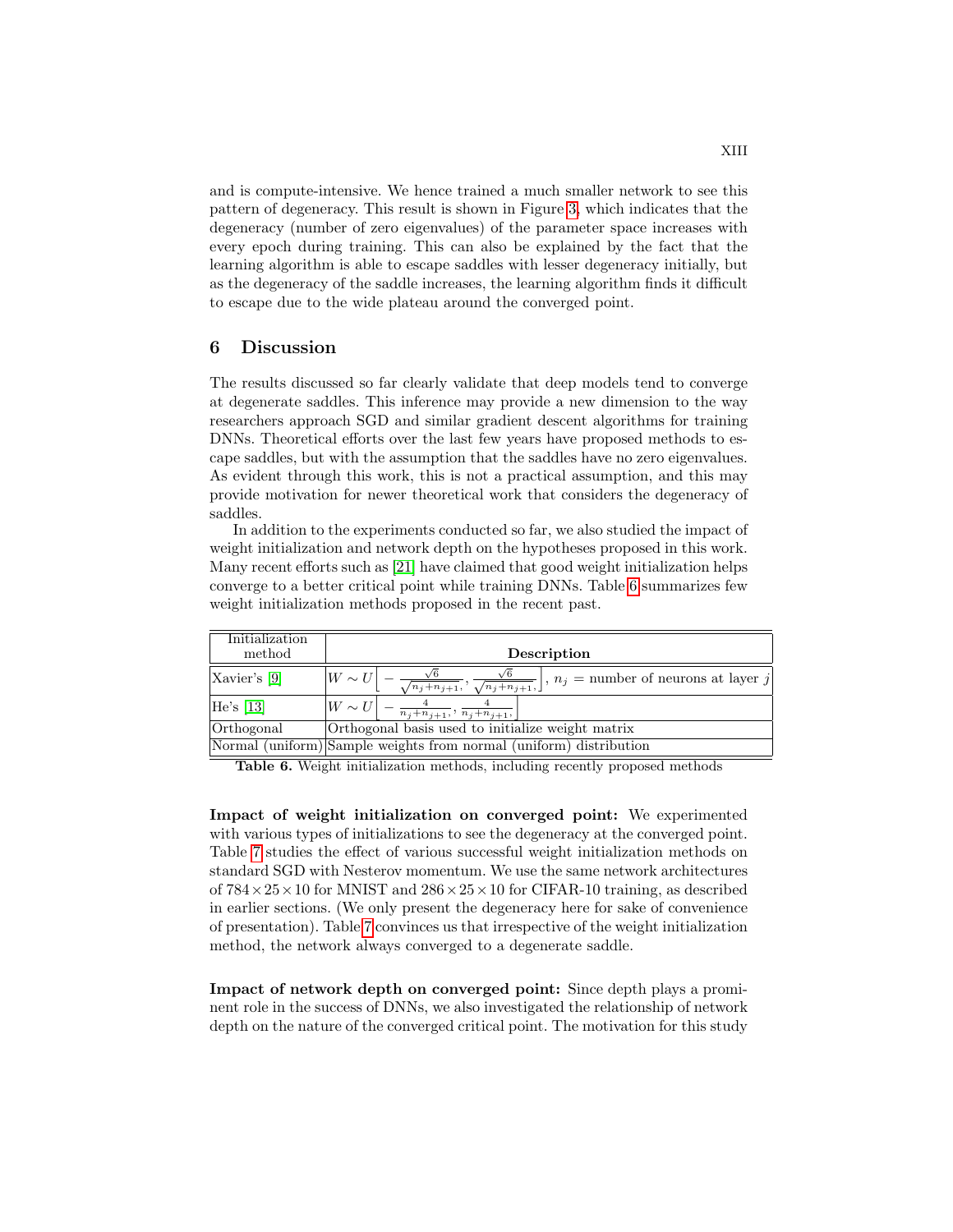|                                                               | <b>MNIST</b>  |                                   | CIFAR 10 |                  |
|---------------------------------------------------------------|---------------|-----------------------------------|----------|------------------|
| Initialization method Degeneracy Accuracy Degeneracy Accuracy |               |                                   |          |                  |
| He's                                                          | 1625          | $ 96.02 \pm 0.1 $ 576 $\pm$ 210   |          | $94.92 \pm 0.09$ |
| Normal                                                        | 1625          | $ 96.15 \pm 0.07 423 \pm 111$     |          | $95.02 \pm 0.04$ |
| Xavier's                                                      | $1529 + 9$    | $ 96.21 \pm 0.2 $ 403.5 $\pm$ 113 |          | $95.01 \pm 0.10$ |
| Orthogonal                                                    | $1571 \pm 11$ | $96.07 \pm 0.03$ 542 $\pm$ 218    |          | $94.99 \pm 0.07$ |

<span id="page-13-0"></span>Table 7. Study of effect of various initialization methods on SGD convergence. The Hessian in MNIST is  $19885 \times 19885$  and in CIFAR-10 is  $6695 \times 6695$ , as before.

also comes from Wigner's Semicircle law [\[23\]](#page-15-17). Wigner proved that for random matrices, as the dimension of the matrix increases, the probability of zero eigenvalues in a random matrix is nearly  $\frac{1}{2}$ . Network depth leads to increase in the size of parameters, and hence, the Hessian. Table [8](#page-13-1) studies the effect of depth on the degeneracy. We performed experiments till a depth of 4, beyond which it becomes intractable to explicitly compute the Hessian on our current hardware setup. Table [8](#page-13-1) firstly verifies Wigner's Semicircle law in our DNN setup (as discussed in Section [4\)](#page-7-0). While we have not explicitly shown the count of positive and negative eigenvalues, these experiments converged to saddles too. The degeneracy of the saddle gradually increases with increasing depth. The number of parameters in a depth-1 MLP for MNIST is 19885 (the architecture described in earlier sections), and the corresponding number of zero eigenvalues was about 1625, with the fraction of zero eigenvalues being 0.08. The number of parameters in depth-2 and depth-3 networks, are 20525 and 21150 respectively, and the corresponding fraction of zero eigenvalues are 0.094 and 0.10 showing the pattern of increasing degeneracy. A similar trend is also observed during the training of CIFAR-10. To the best of our knowledge, this is the first effort to empirically validate Wigner's Semicircle law in deep neural networks.

|       | <b>MNIST</b>                                                                                                                                                                                                                          |                         |     | CIFAR 10                                                       |     |                             |
|-------|---------------------------------------------------------------------------------------------------------------------------------------------------------------------------------------------------------------------------------------|-------------------------|-----|----------------------------------------------------------------|-----|-----------------------------|
| Depth | Architecture                                                                                                                                                                                                                          | $\mathbf{De}\mathbf{g}$ | Acc | Architecture                                                   | Deg | Acc                         |
| 13    | $1784 \times 25 \times 25 \times 10$                                                                                                                                                                                                  |                         |     | $1847 \pm 63 95.97 \pm 0.02 256 \times 25 \times 25 \times 10$ |     | $96.5 \pm 2595.03 \pm 0.07$ |
| 4     | $(784 \times 25 \times 25 \times 25 \times 10)$ 2119 $\pm$ 17 96.06 $\pm$ 0.04 256 $\times$ 25 $\times$ 25 $\times$ 25 $\times$ 10 216 $\pm$ 44 95.85 $\pm$ 0.08                                                                      |                         |     |                                                                |     |                             |
|       | $\mathbf{m}$ , the contract $\mathbf{m}$ is the contract of the contract of the contract of the contract of the contract of the contract of the contract of the contract of the contract of the contract of the contract of the contr |                         |     |                                                                |     |                             |

<span id="page-13-1"></span>Table 8. Effect of network depth on converged saddles. Deg = Degeneracy; Acc = Accuracy

As mentioned in Section [3,](#page-5-0) while the architecture of our network on CIFAR-10 is close to par with state-of-the-art performance, our network architecture for MNIST is relatively lower, and this is because a higher accuracy requires deeper networks, for which it is not tractable to compute the Hessian. We conducted an experiment to show that increasing the number of hidden neurons in the MNIST architecture chosen in this work actually takes the performance of our network close to state-of-the-art. Table [9](#page-14-5) presents these results. In other words, these results show that MNIST architecture chosen in this work provides the best-inclass performance for a network of this size. We also conducted this experiment on our CIFAR-10 architecture, and observed that the architecture we chose in our work was quite good itself.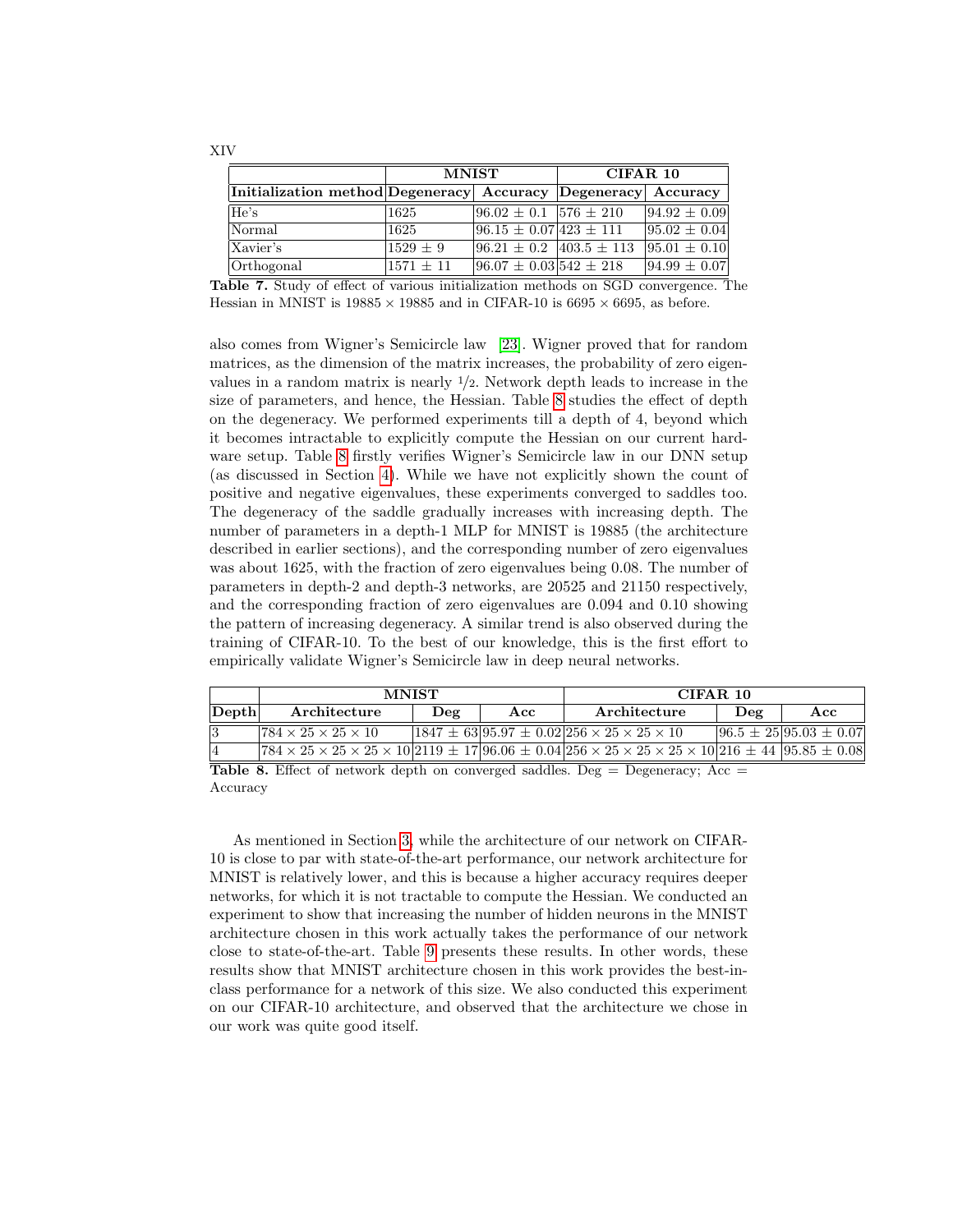| <b>MNIST</b>                            |  | CIFAR 10                                                                                  |  |
|-----------------------------------------|--|-------------------------------------------------------------------------------------------|--|
|                                         |  | Architecture Accuracy   Architecture   Accuracy                                           |  |
| $ 784 \times 500 \times 10 98 \pm 0.09$ |  | $  256 \times 500 \times 10 94.98 \pm 0.02  $                                             |  |
|                                         |  | $[784 \times 250 \times 10]97.78 \pm 0.13][256 \times 250 \times 10]95.07 \pm 0.08]$      |  |
|                                         |  | $784 \times 100 \times 10 97.62 \pm 0.16  256 \times 100 \times 10 95.03 \pm 0.02 $       |  |
|                                         |  | $ 784 \times 50 \times 10 $ 97.03 $\pm$ 0.16 256 $\times$ 50 $\times$ 10 95.01 $\pm$ 0.02 |  |

<span id="page-14-5"></span>Table 9. Performance of network architectures with increased number of hidden neurons on MNIST and CIFAR-10

# <span id="page-14-1"></span>7 Conclusions and Future Work

In this work, we proposed a new hypothesis that deep neural network models that use gradient descent methods for training often converge to degenerate saddle points. We validated this hypothesis using an experimental evaluation on standard datasets such as MNIST and CIFAR-10. We further studied the nature of convergence points of methods that have been recently proposed for escaping saddles, and found that in these cases too, the models converged to degenerate saddles. Our extensive experiments in this work have provided a fresh perspective to the understanding of the training of deep networks, and can have a direct impact on newer optimization methods proposed to train deep networks. In future work, we will explore the theoretical implications of our observations, especially as it pertains to results from random matrix theory. We also plan to investigate methods that attempt to escape higher-order saddles (as in [\[1\]](#page-14-3)) in the context of the findings of this work.

# 8 Acknowledgments

This work was supported by MHRD-Govt of India and Intel India. We thank them for their generous support. We also thank Yurii Shevchuk (author of neupy library) for his support.

# References

- <span id="page-14-3"></span>1. Anandkumar, A., Ge, R.: Efficient approaches for escaping higher order saddle points in non-convex optimization. In: Proceedings of the 29th Conference on Learning Theory, COLT 2016, New York, USA, June 23-26, 2016. pp. 81–102 (2016)
- <span id="page-14-2"></span>2. Badrinarayanan, V., Mishra, B., Cipolla, R.: Understanding symmetries in deep networks. arXiv preprint arXiv:1511.01029 (2015)
- <span id="page-14-4"></span>3. Baldi, P., Hornik, K.: Neural networks and principal component analysis: Learning from examples without local minima. Neural Netw. (1989)
- <span id="page-14-6"></span>4. Bray, A.J., Dean, D.S.: Statistics of critical points of Gaussian fields on largedimensional spaces. Physical Review Letters 98, 150201 (2007), [https://hal.](https://hal.archives-ouvertes.fr/hal-00124320) [archives-ouvertes.fr/hal-00124320](https://hal.archives-ouvertes.fr/hal-00124320), 5 pages
- <span id="page-14-0"></span>5. Choromanska, A., Henaff, M., Mathieu, M., Arous, G.B., LeCun, Y.: The loss surfaces of multilayer networks. In: Proceedings of the Eighteenth International Conference on Artificial Intelligence and Statistics, AISTATS 2015, San Diego, California, USA, May 9-12, 2015 (2015)